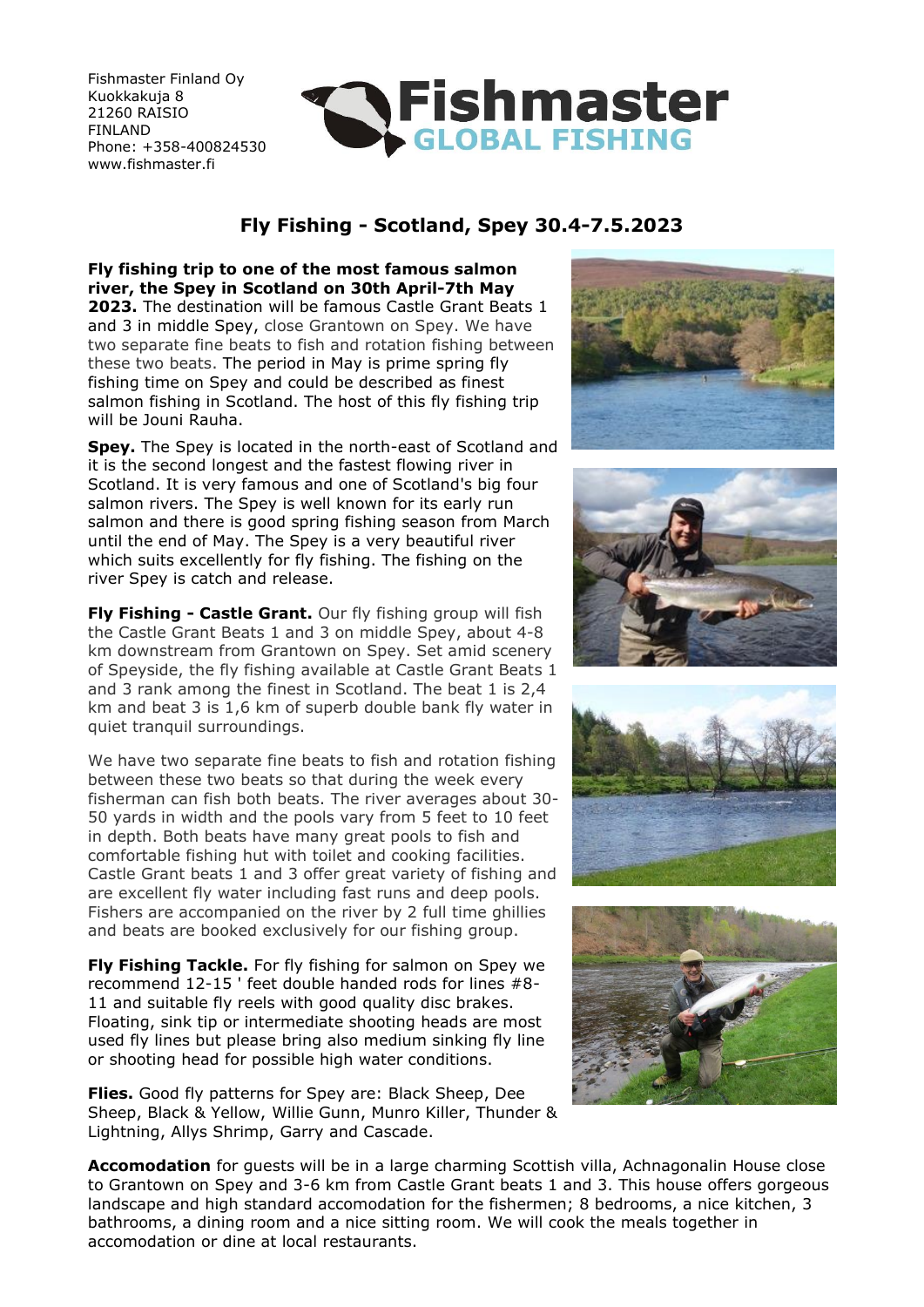**Travel Arrangements.** Fishing trips to the Spey, Castle Grant are always hosted trips. Anglers will take flight to Aberdeen. At the airport they will meet host Jouni Rauha and continue to the Spey with a rental car, it is about 2 hours drive.

**General information.** The price includes accomodation, guiding, fishing licences and car transports from and back to Aberdeen airport also other car drives at Spey valley if needed. The price doesn't include flights, food and drinks and tipping for the ghillie, 120-150  $E$ /person. Please book the flights for yourself. Try to find and book a flight that will arrive to Aberdeen between 12-16 hours on Sunday afternoon to avoid too long waiting in the Aberdeen airport. After you have booked your flights, give the flight numbers and schedules for Fishmaster/Jouni by e-mail: jouni@fishmaster.fi. Take with the tackle listed. Please pack the luggage into a big soft bag, it's easier to back them into a car.

## **Trip Schedule**

**30.4. Sunday.** Gathering at the Aberdeen airport in the afternoon. Try to find and book a flight that will arrive to Aberdeen between 12-16 hours on Sunday afternoon. Meeting host Jouni Rauha and other fishermen of the week at the airport. Car transport from Aberdeen to Spey valley. Arrival to the Castle Grant beat in the afternoon/evening. Dinner in accomodation.

**1.-6.5. Monday - Saturday.** Fly fishing for salmon at Castle Grant beat 1 and 3. Breakfasts at accomodation, lunch at fishing hut. Dinners in the accomodation.

**7.5. Sunday.** Leaving the accomodation in the morning and heading back to the Aberdeen airport. Flight back home according to everyone's flight schedules. Try to find a flight that will departure from Aberdeen airport between 12-16 hours on Sunday afternoon.

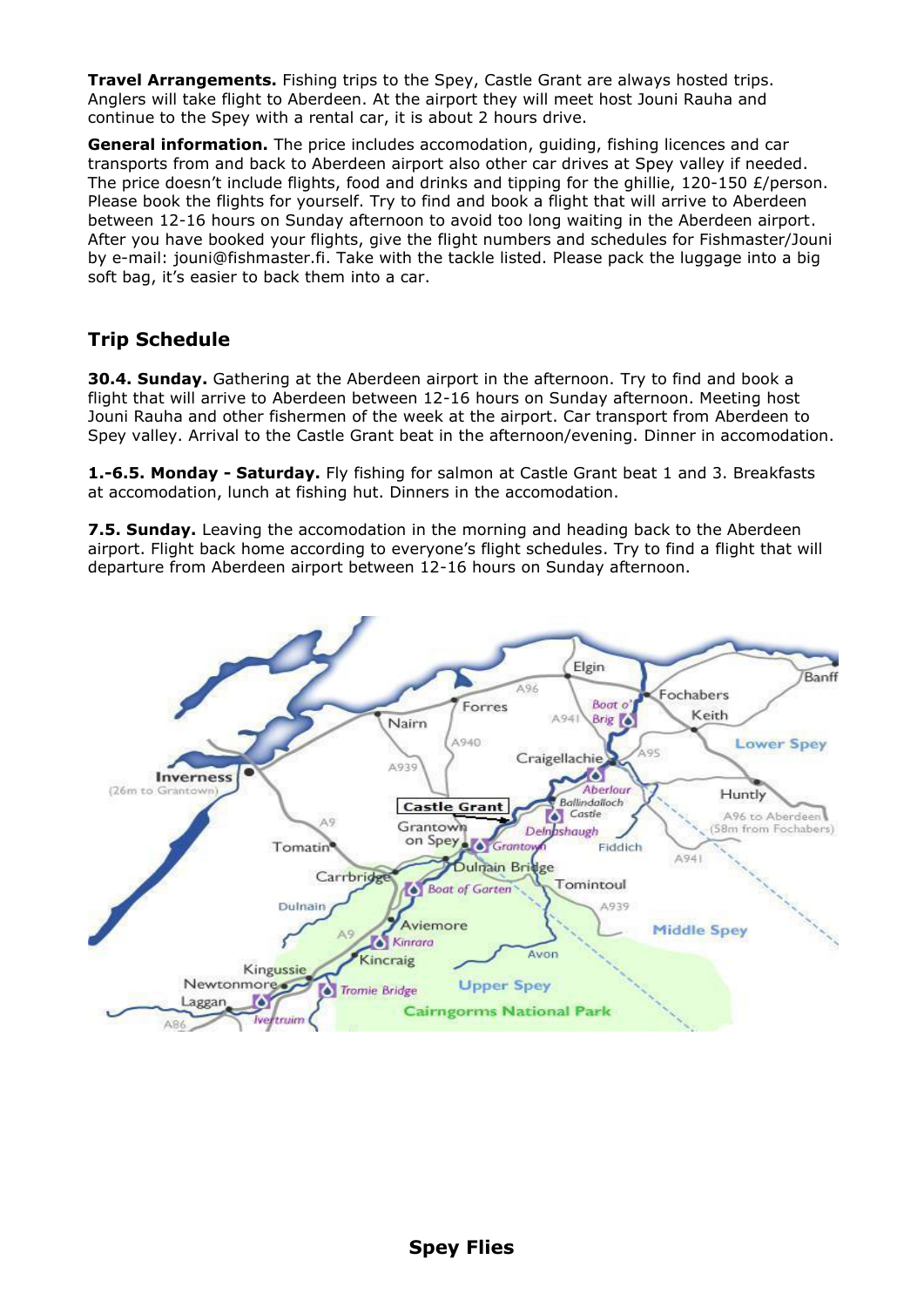Tube flies with 4-7 cm wing is normal size

#### **Black Sheep**

Tag: Red Butt: Red Body: Black floss Rib: Silver Hackle: Blue Wing: Black and Yellow arctic fox Head: Red or black conehead

#### **Willie Gunn**

Body: Black floss Rib: Silver Front hackle: Blue Wing: 1/3 yellow arctic fox 1/3 light orange arctic fox 1/3 black arctic fox Head: Black

### **Dee Sheep**

Tag: Red Body: Black floss Rib: Oval Silver Front hackle: Blue soft hackle Wing: Bright Yellow and Black arctic fox Electric Yellow Angel Hair Head: Red

#### **Black & Yellow**

Body: Gold Wing: Yellow and Black arctic fox Yellow angel hair between yellow and black hair

#### **Cascade**

Tag: Red and yellow bucktail, 4 pearly flashabou accent Body: 1/2 silver, 1/2 black floss Rib: Oval Silver Wing: Black squirrel, 2-4 silver flashabou accent Front hackle: Yellow and Orange hackle Head: Black